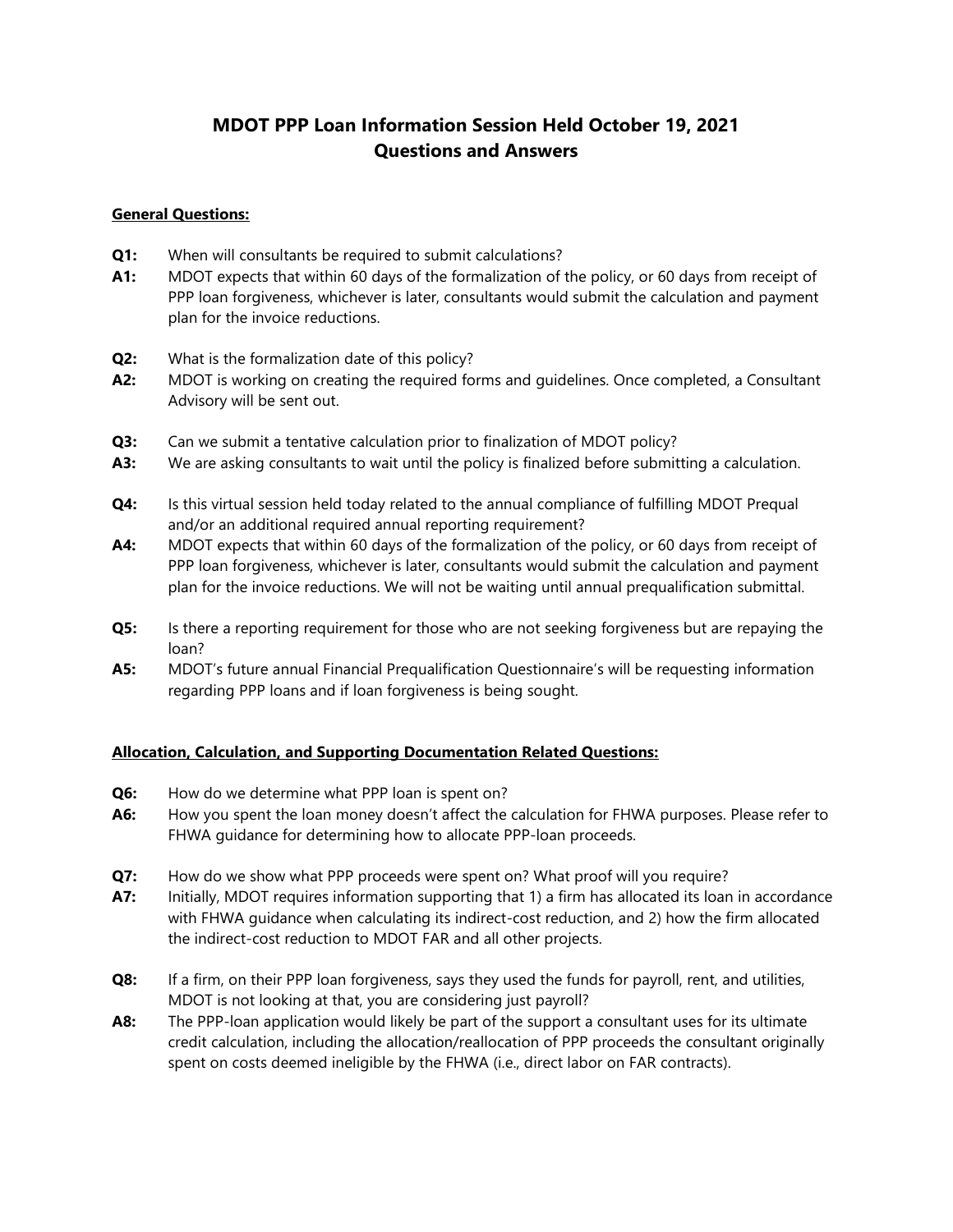- **Q9:** Some DOT's are looking at PPP loan forgiveness application. Is MDOT going to go back and look at all possible labor?
- **A9:** Same as #18, above.
- **Q10:** Could direct labor associated with any of the following types of contracts also be considered not FAR allocable State Funded only projects? There have been a lot of projects funded with bond money during the covered period that do not have federal funds associated with them and should not be subject to FAR. Also, there are several other contracts that only use state funds.
- **A10:** This is applicable to all FAR contracts regardless of funding source.
- **Q11:** Could the state funded portions of projects be included? Some states are considering their match dollars as not FAR allocable. So, if a project has 80% federal funds and 20% state funds, can the direct labor spent on that project up to the 20% of the overall project cost be included? As an alternative, could 20% of the direct labor spent on that project be considered not FAR allocable? **A11:** This is applicable for all FAR contracts, regardless of funding source.
- **Q12:** If a firm received credit in the fiscal year following the year of the covered period, how is lookback happening?
- **A12:** The FAR clause applies to invoice costs regardless of when you receive forgiveness and applies to the contracts and projects in which the money is spent and is now being forgiven.

## **Repayment/Invoicing Related Questions:**

- **Q13:** Since repayment will be settled through future invoice reductions, as opposed to recovered through a lower overhead rate, how should the indirect cost credit be reflected in the overhead calculation, if at all.
- **A13:** The credit does not need to be reflected in a consultant's annual overhead rate calculation. MDOT's recovery methodology effectively reduces the overhead rate for the applicable projects. Consultants should continue to use their MDOT-approved/accepted full indirect cost rates - No PPP credit should be reflected in utilized indirect cost rate(s) when submitting invoices and/or priced proposals.
- **Q14:** Is there an option to just remit the recoverable credit instead of Invoice reductions?
- **A14:** No, the only mechanism will be to reduce invoices.
- **Q15:** What if future invoices don't cover the recoverable amount?
- **A15:** Because MDOT is recovering via reduced invoices, firms that cease doing business with MDOT will not be asked to remit any balance to MDOT if the credit has not been fully recovered.
- **Q16:** If we are a sub on an MDOT project, will the repayment be submitted through the prime?
- **A16:** Yes, the invoice reduction will be submitted through the prime invoice(s)
- **Q17:** Will you be expecting Prime firms to review sub firms for forgiveness amounts?
- **A17:** No, MDOT is responsible for monitoring both prime and subconsultants forgiveness amounts and repayments.